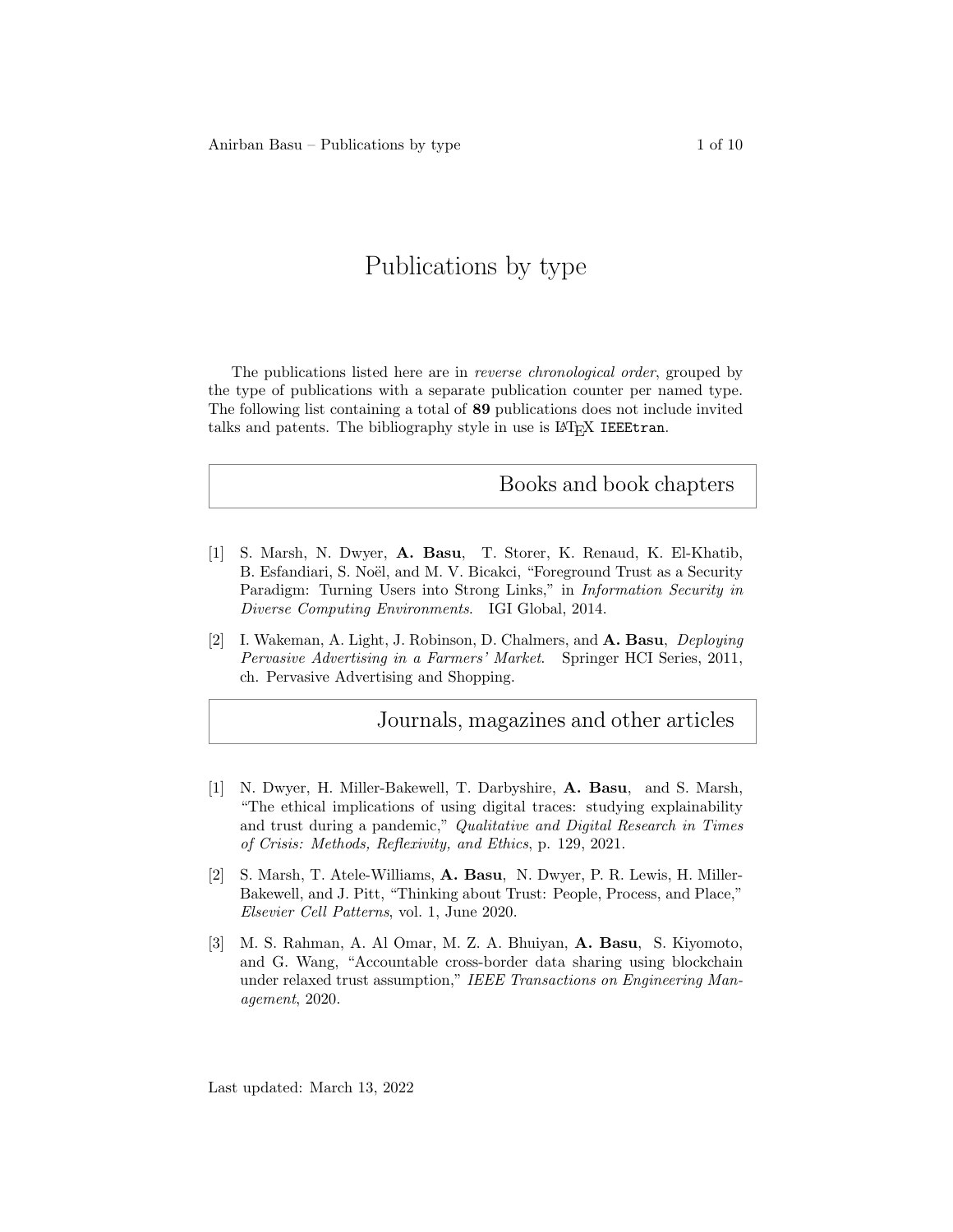- [4] A. A. Omar, M. Z. A. Bhuiyan, A. Basu, S. Kiyomoto, and M. S. Rahman, "Privacy-friendly platform for healthcare data in cloud based on blockchain environment," Future Generation Computer Systems, 2019.
- [5] M. S. Rahman, A. Basu, T. Nakamura, H. Takasaki, and S. Kiyomoto, "PPM: Privacy Policy Manager for Home Energy Management," Journal of Wireless Mobile Networks, Ubiquitous Computing and Dependable Applications  $(JoWUA)$ , vol. 9, no. 2, pp. 42–56, 2018.
- [6] M. S. Rahman, A. Basu, and S. Kiyomoto, "Decentralized ciphertextpolicy attribute-based encryption: A post-quantum construction," Journal of Internet Services and Information Security (JISIS), vol. 7, no. 3, pp. 1–16, 2017.
- [7] M. S. Rahman, A. Basu, S. Kiyomoto, and M. Z. A. Bhuiyan, "Privacyfriendly secure bidding for smart grid demand-response," Information Sciences, vol. 379, pp. 229–240, 2017.
- [8] A. Basu, A. Monreale, R. Trasarti, J. C. Corena, F. Giannotti, D. Pedreschi, S. Kiyomoto, Y. Miyake, and T. Yanagihara, "A risk model for privacy in trajectory data," Journal of Trust Management, vol. 2, no. 1, pp. 1–23, 2015.
- [9] A. Basu, J. Vaidya, J. C. Corena, S. Kiyomoto, S. Marsh, G. Guo, J. Zhang, and Y. Miyake, "Opinions of People: Factoring in Privacy and Trust," ACM SIGAPP Applied Computing Review, vol. 14(3), September 2014.
- [10] A. Basu, S. Fleming, J. Stanier, S. Naicken, I. Wakeman, and V. K. Gurbani, "The state of peer-to-peer network simulators," ACM Computing Surveys, vol. 45, no. 4, pp. 46:1–46:25, 08 2013.
- [11] H. Kikuchi, D. Kagawa, A. Basu, K. Ishii, M. Terada, and S. Hongo, "Scalable Privacy-Preserving Data Mining with Asynchronously Partitioned Datasets," IEICE Transactions on Fundamentals of Electronics, Communications and Computer Sciences, vol. 96, no. 1, pp. 111–120, 01 2013.
- [12] A. Basu, J. Vaidya, H. Kikuchi, T. Dimitrakos, and S. K. Nair, "Privacy preserving collaborative filtering for SaaS enabling PaaS clouds," Journal of Cloud Computing: Advances, Systems and Applications, vol. 1, no. 8, 2012.
- [13] C. D. Jensen, N. Dragoni, A. Basu, and C. Mancini, "Frontiers in trust management," Journal of Internet Services and Information Security (JI-SIS), vol. 1, no. 4, pp. 1–4, 11 2011.
- [14] A. Basu, J. Vaidya, and H. Kikuchi, "Efficient privacy-preserving collaborative filtering based on the weighted Slope One predictor," Journal of Internet Services and Information Security, vol. 1, no. 4, 2011.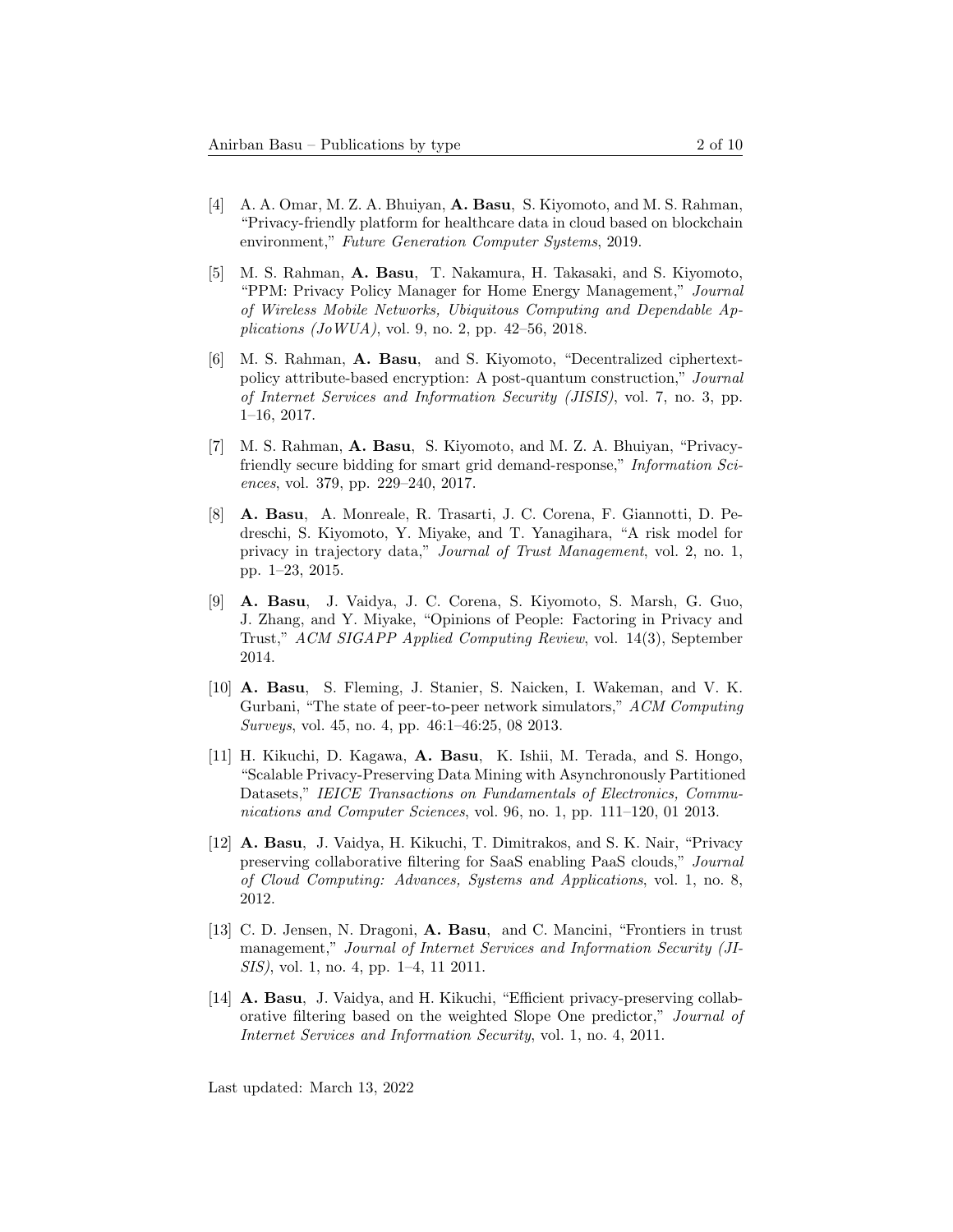- [15] J. Stanier, S. Naicken, A. Basu, J. Li, and I. Wakeman, "Can We Use Trust in Online Dating?" Journal of Wireless Mobile Networks, Ubiquitous Computing, and Dependable Applications, vol. 1, no. 4, pp. 50–61, 2010.
- [16] S. Naicken, B. Livingston, A. Basu, S. Rodhetbhai, I. Wakeman, and D. Chalmers, "The state of peer-to-peer simulators and simulations," ACM SIGCOMM Computer Communication Review, vol. 37, no. 2, pp. 95–98, 2007.
- [17] F. Liarokapis, N. Mourkoussis, M. White, J. Darcy, M. Sifniotis, P. Petridis, A. Basu, and P. F. Lister, "Web3d and augmented reality to support engineering education," World Transactions on Engineering and Technology Education, vol. 3, no. 1, pp. 11–14, 2004.

#### Conferences, workshops and symposiums

- [1] H. Nagayoshi, T. Terada, T. Sato, A. Basu, C. Otahara, H. Uchiyama, and M. Sato, "Verification of Process Suitability for creating Trust in Supply Chains," in Symposium on Cryptography and Information Security, Kochi, Japan, 2020, (non-peer reviewed symposium; the original title is in Japanese, see https://www.iwsec.org/scis/2020/program.html.).
- [2] K. Naganuma, A. Inoue, M. Okazaki, M. Yoshino, A. Basu, and N. Kunihiro, "Post-quantum zk-SNARKs for Arithmetic Circuit," in Symposium on Cryptography and Information Security, Kochi, Japan, 2020, (non-peer reviewed symposium, see https://www.iwsec.org/scis/2020/program.html.).
- [3] A. Basu, T. Dimitrakos, Y. Nakano, and S. Kiyomoto, "A framework for blockchain-based verification of integrity and authenticity," in Proceedings of the IFIP WG 11.11 International Conference on Trust Management (IFIPTM), Copenhagen, Denmark, 2019.
- [4] A. Basu, S. Marsh, T. Darbyshire, N. Dwyer, and H. Miller-Bakewell, "Empowering People with Informed Consent," in 4th International Conference on Data for Policy, London, UK, 2019.
- [5] S. Kiyomoto, K. Fukushima, A. Basu, and M. S. Rahman, "On Consensus Protocols in Parallel-Blockchain Environment," in 13th International Conference for Internet Technology and Secured Transactions (ICITST), Cambridge, UK, 2018.
- [6] K. Suksomboon, A. Tagami, A. Basu, and J. Kurihara, "In-Device Proxy Re-encryption Service for Information-Centric Networking Access Control," in IEEE Conference on Local Computer Networks (LCN). Chicago, USA: IEEE, 2018.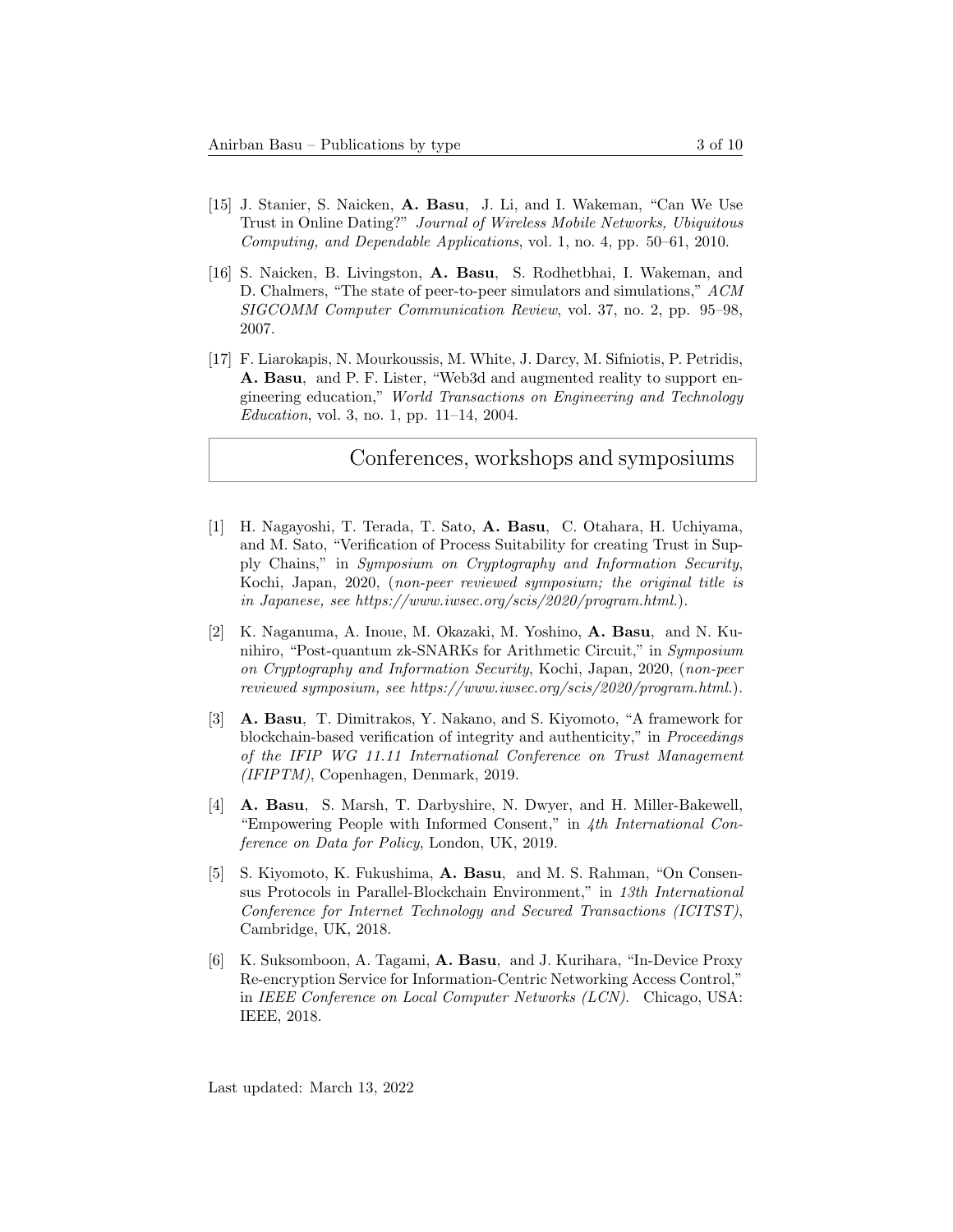- [7] T. Mimoto, S. Kiyomoto, S. Hidano, A. Basu, and A. Miyaji, "The Possibility of Matrix Decomposition as Anonymization and Evaluation for Time-sequence Data," in International Conference on Privacy, Security and Trust (PST). Belfast, UK: IEEE, 2018.
- [8] S. Ruj, M. S. Rahman, A. Basu, and S. Kiyomoto, "BlockStore: A Secure Decentralized Storage Framework on Blockchain," in International Conference on Advanced Information Networking and Applications (AINA). Kraków, Poland: IEEE, 2018.
- [9] S. Kiyomoto, A. Basu, M. S. Rahman, and S. Ruj, "On blockchainbased authorization architecture for beyond-5g mobile services," in 12th International Conference for Internet Technology and Secured Transactions (ICITST), Dec 2017, pp. 136–141.
- [10] A. Al Omar, M. S. Rahman, A. Basu, and S. Kiyomoto, "MediBchain: A Blockchain Based Privacy Preserving Platform for Healthcare Data," in International Conference on Security, Privacy and Anonymity in Computation, Communication and Storage. Guangzhou, China: Springer, 2017, pp. 534–543.
- [11] A. Basu, R. Xu, J. C. Corena, and S. Kiyomoto, "Hypercubes and private information retrieval," in Proceedings of the 19th International Conference on Information and Communications Security (ICICS). Beijing, China: Springer, 2017, pp. 469–475.
- [12] K. Suksomboon, A. Tagami, A. Basu, and J. Kurihara, "IPRES: in-device proxy re-encryption service for secure ICN," in Proceedings of the 4th ACM Conference on Information-Centric Networking (ICN). Berlin, Germany: ACM, 2017, pp. 176–177.
- [13] R. Xu, K. Morozov, A. Basu, M. S. Rahman, and S. Kiyomoto, "Security analysis of a verifiable server-aided approximate similarity computation," in International Workshop on Security (IWSEC). Hiroshima, Japan: Springer, 2017, pp. 159–178.
- [14] A. Basu, M. S. Rahman, R. Xu, K. Fukushima, and S. Kiyomoto, "VI-Graph – A Framework for Verifiable Information," in Proceedings of the IFIP WG 11.11 International Conference on Trust Management (IFIPTM), Göteborg, Sweden, 2017, pp. 12-20.
- [15] S. Kiyomoto, M. S. Rahman, and A. Basu, "On blockchain-based anonymized dataset distribution platform," in 15th International Conference on Software Engineering Research, Management and Applications (SERA). London, UK: IEEE, 2017, pp. 85–92.
- [16] A. Basu, J. J. Daniel, S. Ruj, M. S. Rahman, T. Dimitrakos, and S. Kiyomoto, "Accountability and integrity for data management using blockchains," in Poster at the 21st International Conference on Financial Cryptography and Data Security (FC), Malta, 2017.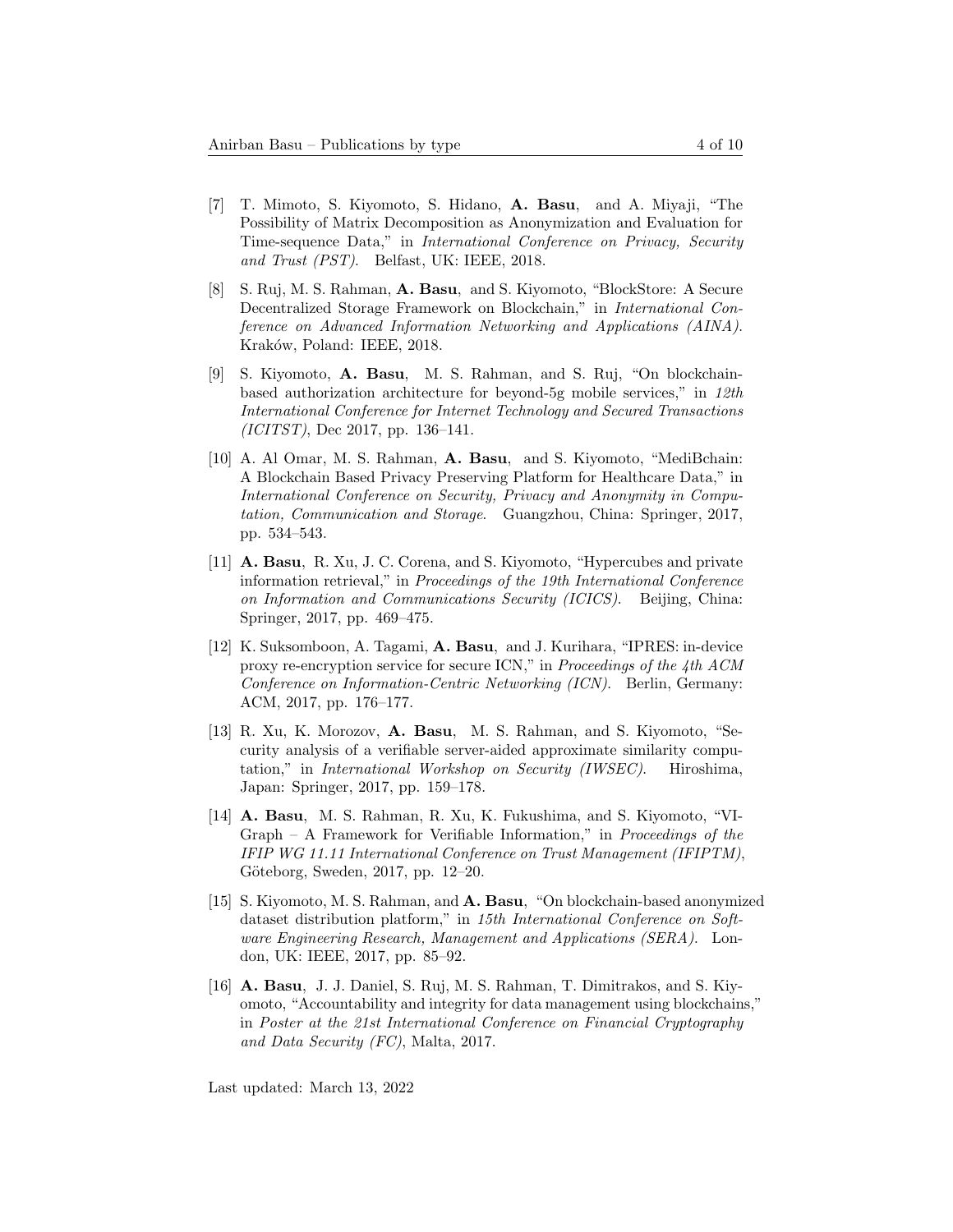- [17] M. S. Rahman, A. Basu, and S. Kiyomoto, "Broker-mediated trade finance with blockchains," in Poster at the 21st International Conference on Financial Cryptography and Data Security (FC), Malta, 2017.
- [18] M. S. Rahman, A. Basu, and S. Kiyomoto, "Towards outsourced privacypreserving multiparty dbscan," in 22nd Pacific Rim International Symposium on Dependable Computing (PRDC). Christchurch, New Zealand: IEEE, 2017, pp. 225–226.
- [19] A. Basu, R. Xu, M. S. Rahman, and S. Kiyomto, "User-in-a-context: A blueprint for context-aware identification," in Proceedings of the Privacy, Security and Trust (PST). Auckland, New Zealand: IEEE, 2016, pp. 329–334.
- [20] M. S. Rahman, A. Basu, and S. Kiyomoto, "Decentralized ciphertextpolicy attribute-based encryption from learning with errors over rings," in Proceedings of the Trustcom/BigDataSE/ISPA. Tianjin, China: IEEE, 2016, pp. 1759–1764.
- [21] A. Basu, S. Kiyomoto, J. Vaidya, and S. Marsh, "Prefrank: Quantification and aggregation of subjective user preferences," in Proceedings of the Trustcom/BigDataSE/ISPA. Tianjin, China: IEEE, 2016, pp. 7–13.
- [22] T. Mimoto, A. Basu, and S. Kiyomoto, "Towards practical k-anonymization: Correlation-based construction of generalization hierarchy," in Proceedings of the International Joint Conference on e-Business and Telecommunications (SECRYPT), Lisbon, Portugal, 2016, pp. 411–418.
- [23] A. Basu, S. Marsh, M. S. Rahman, and S. Kiyomoto, "A model for personalised perception of policies," in Proceedings of the IFIP WG 11.11 International Conference on Trust Management (IFIPTM), Darmstadt, Germany, 2016, pp. 52–62.
- [24] M. S. Rahman, A. Basu, and S. Kiyomoto, "Privacy-friendly secure bidding scheme for demand response in smart grid," in *Proceedings of the IEEE* First International Smart Cities Conference (ISC2), Guadalajara, Mexico, 2015, pp. 1–6.
- [25] ——, "Secure and private bidding protocol for incentive-based demandresponse system of smart grid," in Proceedings of the International Symposium on Stabilization, Safety, and Security of Distributed Systems: SSS, vol. 9212. Edmonton, AB, Canada: Springer, 2015, p. 269.
- [26] A. Basu, T. Nakamura, S. Hidano, and S. Kiyomoto, "k-anonymity: Risks and the reality," in Proceedings of the IEEE Trustcom/BigDataSE/ISPA, vol. 1, Helsinki, Finland, 2015, pp. 983–989.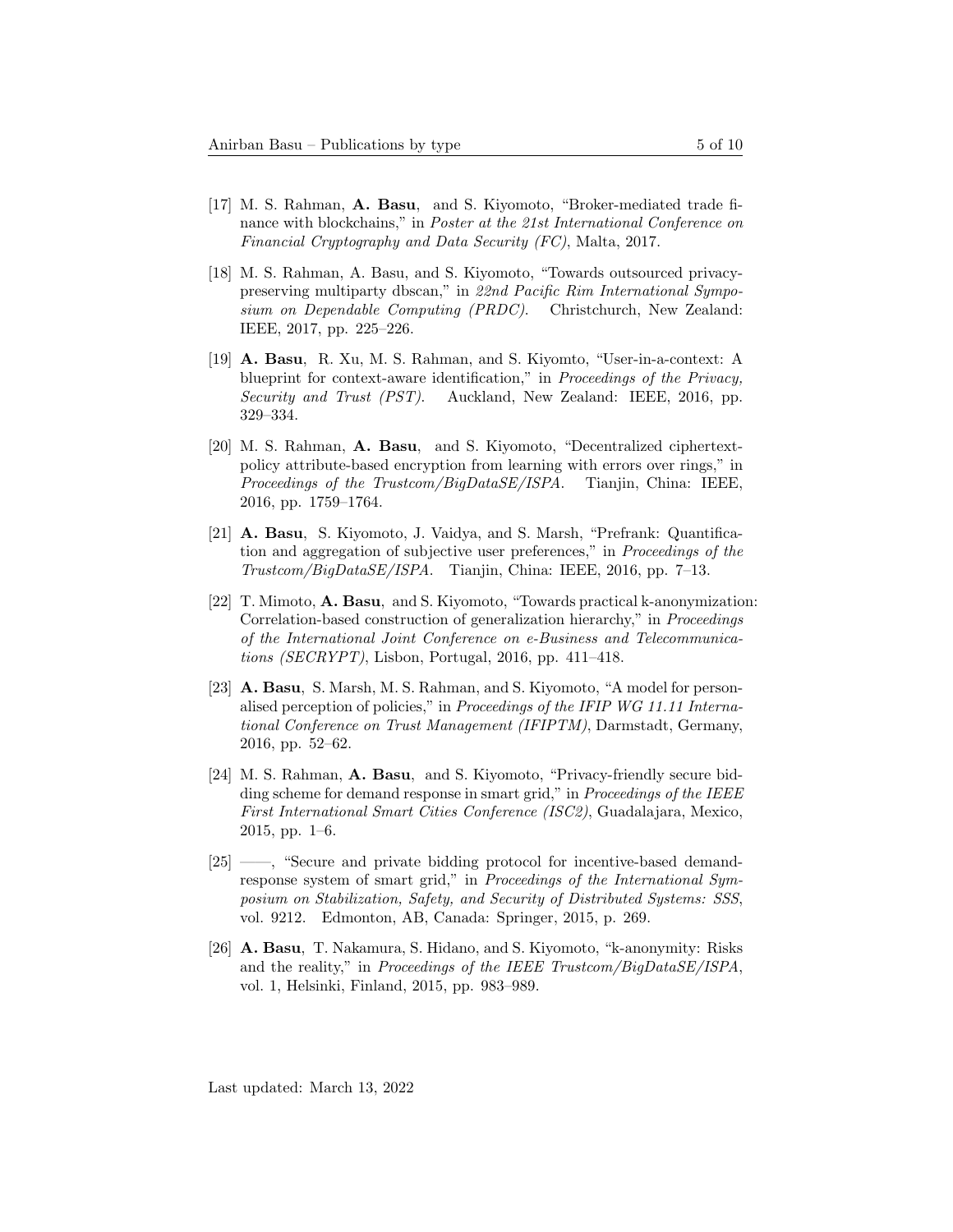- [27] A. Basu, J. C. Corena, J. Vaidya, J. Crowcroft, S. Kiyomoto, S. Marsh, Y. S. Van Der Sype, and T. Nakamura, "Lightweight practical private oneway anonymous messaging," in Proceedings of the IFIP WG 11.11 International Conference on Trust Management (IFIPTM), Hamburg, Germany, 2015.
- [28] A. Basu, J. C. Corena, J. Vaidya, J. Crowcroft, S. Kiyomoto, Y. S. Van Der Sype, and Y. Miyake, "Practical Private One-way Anonymous Message Routing," in Proceedings of the ACM AsiaCCS, Singapore, 2015.
- [29] J. Vaidya, I. Yakut, and A. Basu, "Efficient Integrity Verification for Outsourced Collaborative Filtering," in Proceedings of the IEEE International Conference on Data Mining (ICDM), Shenzhen, China, 2014.
- [30] A. Basu, J. C. Corena, A. Monreale, D. Pedreschi, F. Giannotti, S. Kiyomoto, J. Vaidya, and Y. Miyake, "CF-inspired privacy-preserving prediction of next location in the cloud," in *Poster in the IEEE Cloudcom*, Singapore, 2014.
- [31] J. C. Corena, A. Basu, Y. Nakano, S. Kiyomoto, and Y. Miyake, "Data storage on the cloud under user control," in Poster in the IEEE Cloudcom, Singapore, 2014.
- [32] J. C. Corena, A. Basu, Y. Nakano, S. Kiyomoto, Y. Miyake, and T. Ohtsuki, "A Multiple-Server Efficient Reusable Proof of Data Possession from Private Information Retrieval Techniques," in Proceedings of the International conference on Security and Cryptography (SECRYPT), Vienna, Austria, 2014.
- [33] J. C. Corena, A. Basu, S. Kiyomoto, Y. Miyake, and T. Ohtsuki, "Beyond Proofs of Data Possession: Finding Defective Blocks in Outsourced Storage," in Proceedings of IEEE Global Communications Conference (Globecom), Austin, USA, 2014.
- [34] Y. Nakano, A. Basu, S. Kiyomoto, and Y. Miyake, "Key extraction attack using statical analysis of memory dump data," in Proceedings of the International Conference on Risks and Security of Internet and Systems  $CRiSIS$ , Trento, Italy, 2014.
- [35] A. Basu, A. Monreale, J. C. Corena, F. Giannotti, D. Pedreschi, S. Kiyomoto, Y. Miyake, T. Yanagihara, and R. Trasarti, "A privacy risk model for trajectory data," in Proceedings of the IFIP WG 11.11 International Conference on Trust Management (IFIPTM), Singapore, 2014.
- [36] A. Basu, J. C. Corena, S. Kiyomoto, J. Vaidya, S. Marsh, and Y. Miyake, "PrefRank: fair aggregation of subjective user preferences," in Poster in the ACM Symposium on Applied Computing (SAC) RS track, Gyeongju, Korea, 2014.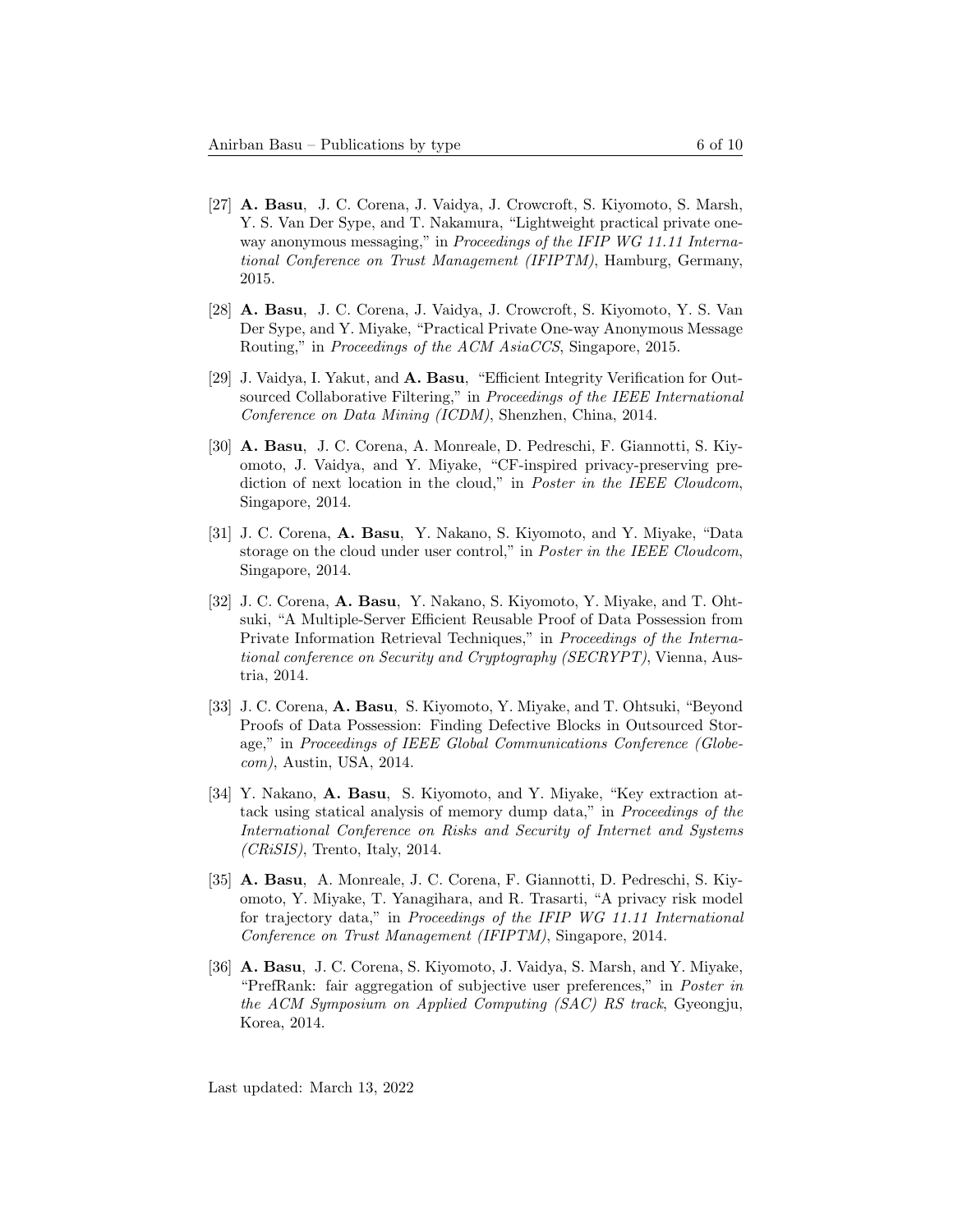- [37] A. Basu, J. C. Corena, S. Kiyomoto, S. Marsh, J. Vaidya, G. Guo, J. Zhang, and Y. Miyake, "Privacy preserving trusted social feedback," in Proceedings of the ACM Symposium on Applied Computing (SAC) TRECK track, Gyeongju, Korea, 2014.
- [38] G. Guo, J. Zhang, D. Thalmann, A. Basu, and N. Yorke-Smith, "From Ratings to Trust: an Empirical Study of Implicit Trust in Recommender Systems," in Proceedings of the ACM Symposium on Applied Computing (SAC) RS track, Gyeongju, Korea, 2014.
- [39] J. C. Corena, A. Basu, S. Kiyomoto, Y. Miyake, and T. Ohtsuki, "XOR Network Coding Pollution Prevention Without Homomorphic Functions," in Proceedings of the IEEE Consumer Communications and Networking Conference, Las Vegas, USA, 2014.
- [40] ——, "Decodability Attacks in XOR Network Coding," in Proceedings of the IEICE Society Conference, vol. 2013, no. 2. Fukuoka, Japan: IEICE, 2013.
- [41] J. Vaidya, B. Shafiq, A. Basu, and Y. Hong, "Differentially Private Naïve Bayes Classification," in Proceedings of the IEEE/WIC/ACM International Conference on Web Intelligence. Atlanta, GA, USA: IEEE Computer Society, 2013, pp. 571–576.
- [42] A. Basu, J. Vaidya, H. Kikuchi, and T. Dimitrakos, "Privacy-preserving collaborative filtering on the cloud – practical implementation experiences," in Proceedings of the IEEE Cloud, Santa Clara, CA, USA, 2013.
- [43] N. Dwyer, A. Basu, and S. Marsh, "Reflections on measuring the trust empowerment potential of a digital environment," in Proceedings of the IFIP WG11.11 International Conference on Trust Management (IFIPTM), Malaga, Spain, 2013.
- [44] S. Marsh, A. Basu, and N. Dwyer, "Security enhancement with foreground trust, comfort, and ten commandments for real people," in Theories and Intricacies of Information Security Problems, Anne V. D. M. Kayem and C. Meinel, Eds., vol. Technische Berite Nr 63. Hasso-Plattner Instituts fur Softwaresystemtechnick and der Universitat Potsdam, 2013, pp.  $1 - 7$ .
- [45] **A. Basu**, N. Dwyer, and S. Naicken, "A concordance framework for building trust evidences," in Proceedings of the Annual Conference on Privacy, Security and Trust (PST), Paris, France, 2012.
- [46] S. Marsh, A. Basu, and N. Dwyer, "Rendering unto Cæsar the Things that are Cæsar's: Complex Trust Models and Human Understanding," in Proceedings of the IFIP WG 11.11 International Conference on Trust Management (IFIPTM), Surat, India, 2012.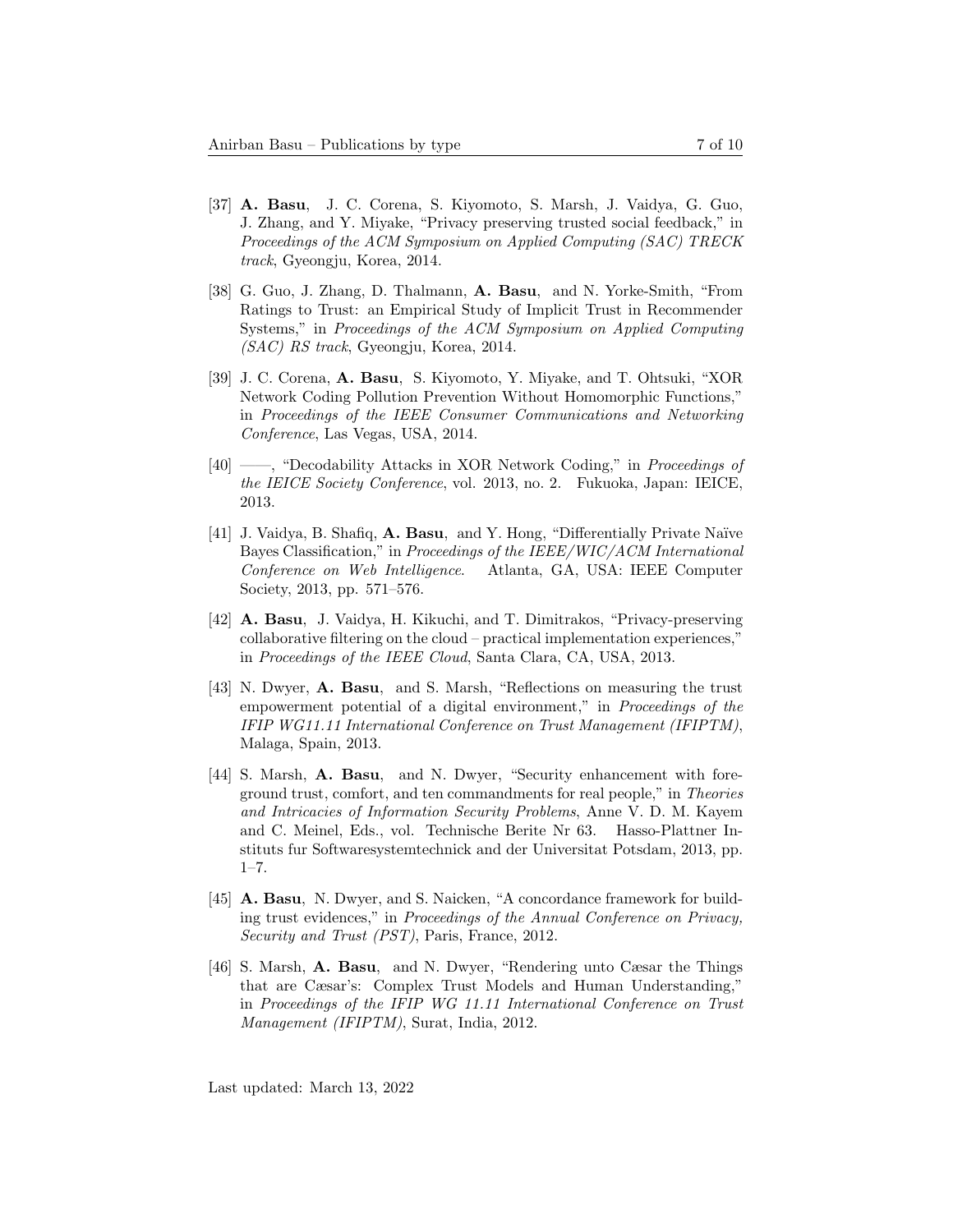- [47] A. Basu, J. Vaidya, and H. Kikuchi, "Perturbation based privacy preserving Slope One predictors for collaborative filtering," in *Proceedings* of the IFIP WG 11.11 International Conference on Trust Management  $(IFIPTM)$ , Surat, India, 2012.
- [48] A. Basu, J. Vaidya, T. Dimitrakos, and H. Kikuchi, "Feasibility of a privacy preserving collaborative filtering scheme on the Google App Engine – a performance case-study," in Proceedings of the ACM Symposium on Applied Computing (SAC) Cloud Computing track, Trento, Italy, 2012.
- [49] A. Basu, J. Vaidya, H. Kikuchi, and T. Dimitrakos, "Privacy-preserving collaborative filtering for the cloud," in Proceedings of the IEEE International Conference on Cloud Computing Technology and Science (Cloudcom), Athens, Greece, 2011.
- [50] ——, "Practical privacy preserving collaborative filtering on the Google App Engine," in *Proceedings of the Computer Security Symposium (CSS)*, Niigata, Japan, 2011.
- [51] A. Basu, H. Kikuchi, J. Vaidya, and T. Dimitrakos, "Privacy-Preserving Item Recommendation System in Cloud Computing," in Poster in the International Workshop on Security (IWSEC), Tokyo, Japan, 2011.
- [52] A. Basu, H. Kikuchi, and J. Vaidya, "Privacy-preserving weighted Slope One predictor for Item-based Collaborative Filtering," in Proceedings of the International Workshop on Trust and Privacy in Distributed Information Processing (workshop at the IFIPTM 2011), Copenhagen, Denmark, 2011.
- [53] H. Kikuchi, D. Kagawa, A. Basu, K. Ishii, M. Terada, and S. Hongo, "Scalable Privacy-Preserving Data Mining with Asynchronously Partitioned Datasets," in Proceedings of the International Information Security Conference (IFIPSEC), Lucerne, Switzerland, 06 2011.
- [54] I. Wakeman, A. Light, J. Robinson, D. Chalmers, and A. Basu, "Deploying Ubiquitous Computing Applications in a Farmers' Market," in Proceedings of Pervasive Advertising and Shopping 2010i (workshop at Pervasive 2010), Helsinki, Finland, 2010.
- [55] A. Light, I. Wakeman, J. Robinson, A. Basu, and D. Chalmers, "Chutney and Relish: Designing to Augment the Experience of Shopping at a Farmers' Market," in *Proceedings of OzCHI*, *QUT*, Brisbane, Australia, 2010.
- [56] ——, "Can We Use Trust in Online Dating?" in Proceedings of the International Workshop on Trusted Communications in Decentralised Computing (workshop in IFIPTM 2010), Morioka, Japan, 2010.
- [57] A. Basu, I. Wakeman, and D. Chalmers, "A Framework for Developing and Sharing Client Reputations," in Proceedings of the IFIP WG 11.11 International Conference on Trust Management (IFIPTM), Morioka, Japan, 2010.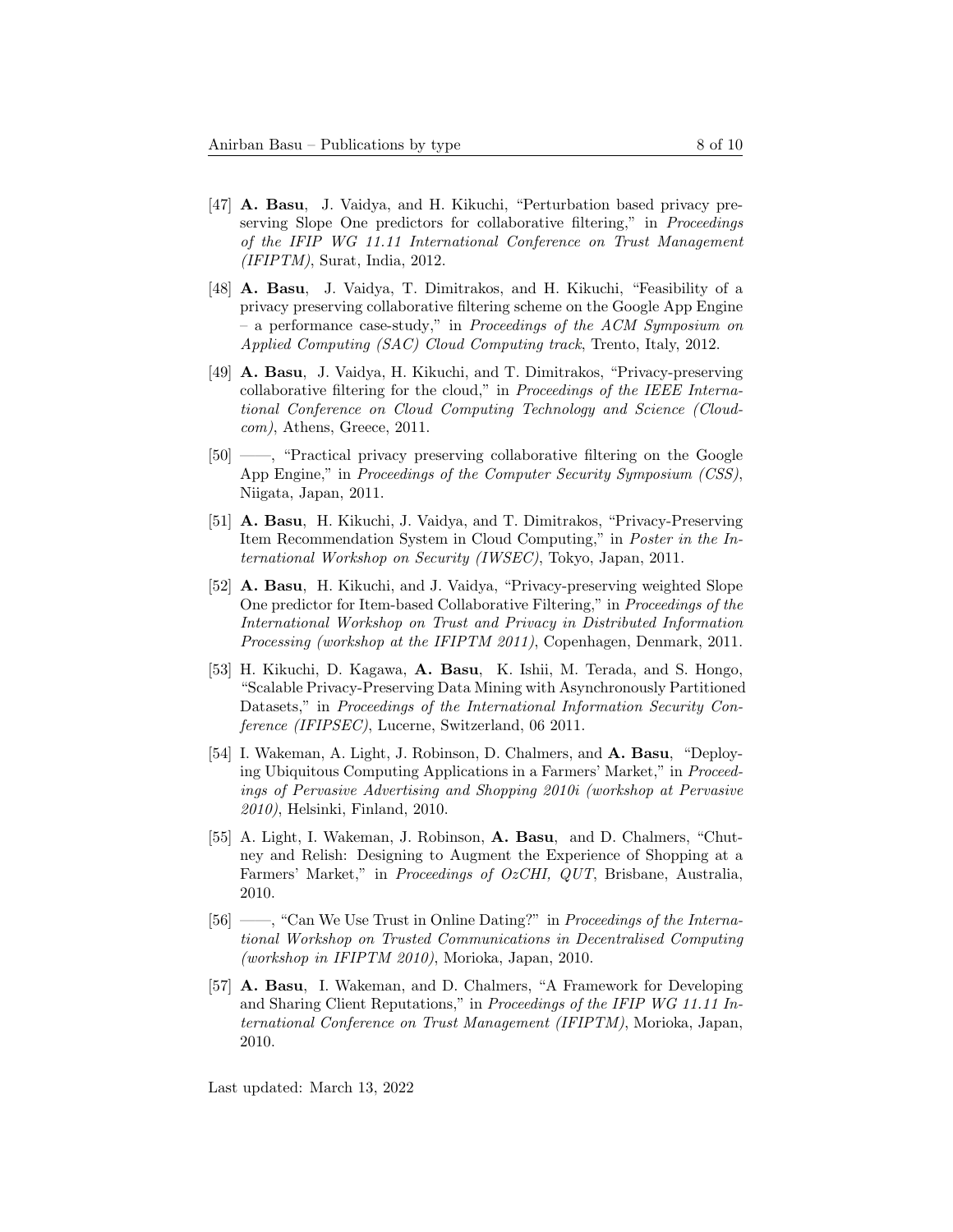- [58] I. Wakeman, A. Light, J. Robinson, D. Chalmers, and A. Basu, "Bringing the Virtual to the Farmers' Market: Designing for Trust in Pervasive Computing Systems," in Proceedings of the IFIP WG 11.11 International Conference on Trust Management (IFIPTM), Morioka, Japan, 2010.
- [59] A. Basu, I. Wakeman, D. Chalmers, and J. Robinson, "A Behavioural Model for Client Reputation," in Proceedings of Trust in Mobile Environments (workshop in IFIPTM 2008), Trøndheim, Norway, 2008.
- [60] J. Robinson, I. Wakeman, D. Chalmers, and A. Basu, "The north laine shopping guide: A case study in modelling trust in applications," in Proceedings of Joint iTrust and PST Conference on Privacy, Trust Management and Security (IFIPTM). Trøndheim, Norway: Springer, 2008, pp. 183–197.
- [61] A. Basu, I. Wakeman, and D. Chalmers, "A behavioural model for consumer reputation," in Poster in the International Workshop on Self-Organizing Systems, The Lake District, UK, 2007.
- [62] S. Naicken, A. Basu, B. Livingston, S. Rodhetbhai, and I. Wakeman, "Towards Yet Another Peer-to-Peer Simulator," in Proceedings of the International Working Conference on Performance Modelling and Evaluation of Heterogeneous Networks (HET-NETs), Ilkley, UK, 2006.
- [63] S. Naicken, A. Basu, B. Livingston, and S. Rodhetbhai, "A Survey of Peer-to-Peer Network Simulators," in Proceedings of the Annual Postgraduate Symposium (PGNet), vol. 2, Liverpool, UK, 2006.
- [64] P. Petridis, M. White, N. Mourkousis, F. Liarokapis, M. Sifniotis, A. Basu, and C. Gatzidis, "Exploring and Interacting with Virtual Museums," in Proceedings of Computer Applications and Quantitative Methods in Archaeology, Tomar, Portugal, 2005.
- [65] F. Liarokapis, S. Sylaiou, A. Basu, N. Mourkoussis, M. White, and P. F. Lister, "An Interactive Visualisation Interface for Virtual Museums," in Proceedings of the International Symposium on Virtual Reality, Archaeology and Cultural Heritage, Eurographics Association, Brussels, Belgium, 2004.
- [66] M. White, F. Liarokapis, N. Mourkoussis, A. Basu, J. Darcy, P. Petridis, M. Sifniotis, and P. Lister, "ARCOLite – an XML based system for building and presenting Virtual Museums using Web3D and Augmented Reality," in Proceedings of Theory and Practice of Computer Graphics (TPCG). Bournemouth, UK: IEEE, 2004, pp. 94–101.
- [67] M. White, F. Liarokapis, N. Mourkoussis, A. Basu, J. Darcy, P. Petridis, and P. F. Lister, "A lightweight XML driven architecture for the presentation of virtual cultural exhibitions (ARCOLite)," in Proceedings of IADIS International Conference of Applied Computing, Lisbon, Portugal, 2004.